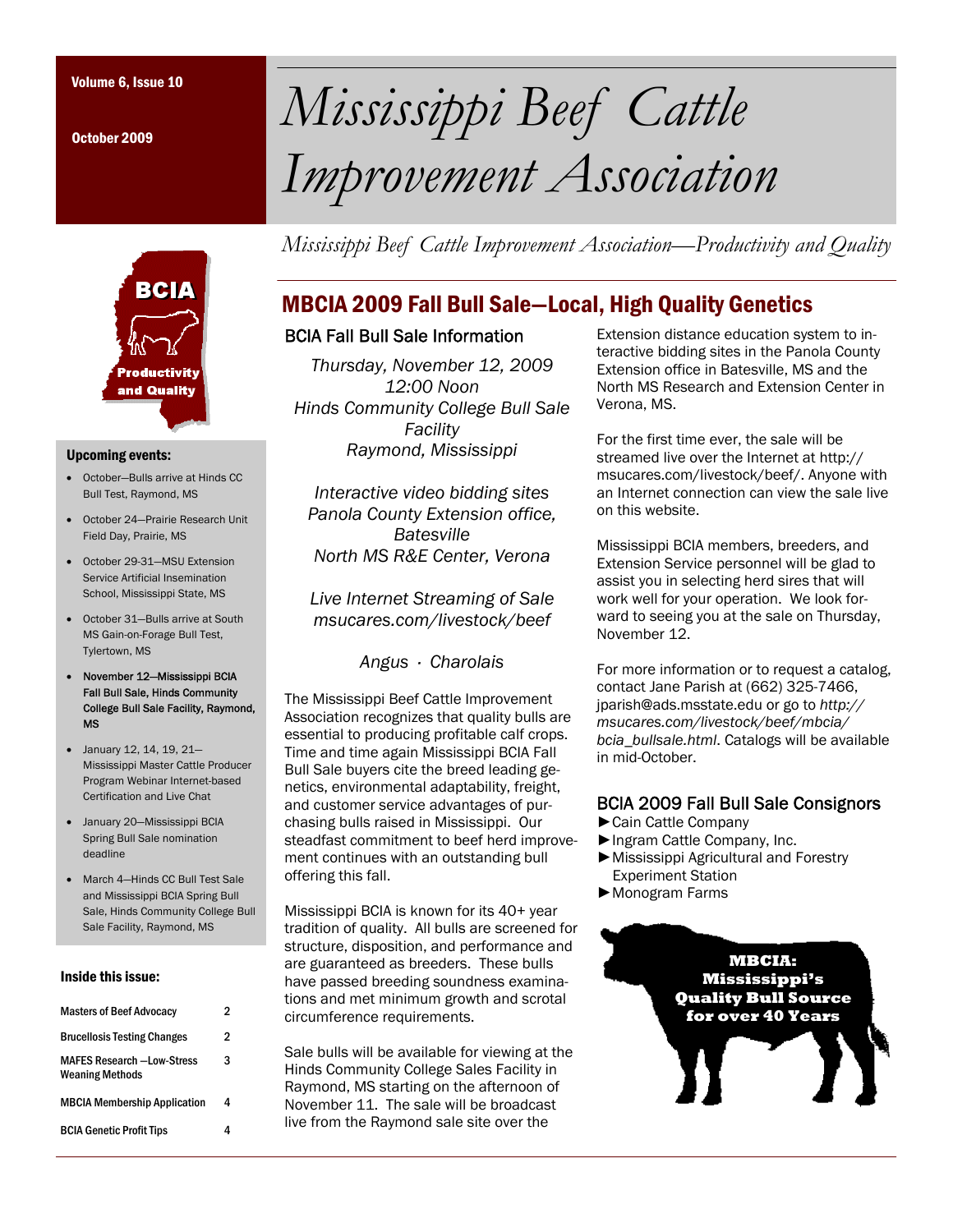

The checkoff-funded MBA program helps prepare producers for speaking about the beef industry

#### Masters of Beef Advocacy (MBA) Program

The MBA program is an e-learning opportunity developed to assist producers across the country in becoming effective spokespersons for the industry.

We face a number of challenges in the beef industry. Among those is combating antianimal agriculture activists with the truth about beef and beef production. Beef producers work hard every day to be good stewards of the land and their animals and to provide safe and nutritious beef for America's dinner tables. We need to be equally passionate and vocal in telling our story.

If you meet an anti-beef militant who insists that beef production is the major source of global methane emissions, what would you say? If a neighbor or a consumer you happened to talk to at the grocery store told you he or she doesn't eat much beef because of its fat content, could you share a few basic beef nutrition facts that could persuade this person otherwise?

The good news is – there are answers you can give these people if you yourself are armed with the facts and the beef checkoff is giving you those facts. That's what the checkoff-funded Masters of Beef Advocacy (MBA) program is about -- equipping beef producers across the country with the tools they need to tell the beef story.

The MBA program is a free, self-directed online training program designed to equip beef producers and industry allies with the information they need to be everyday advocates for the beef industry.

The six courses, which average less than one hour per week, include such things as:

- Modern Beef Production Sharing the many benefits of modern, efficient U.S. beef production
- Beef Safety Communicating why producing safe food for consumers is a top priority
- Beef Nutrition Explaining how greattasting beef strengthens and sustains our bodies
- Environmental Stewardship Sharing how we're protecting the environment for future generations

After completing the program, participants will be ready to become everyday beef advocates and to get out and meet consumers where they live. This may be as simple as talking to friends and neighbors, or going out to broader audiences such as schools, businesses and civic groups to tell the beef story, or the "virtual" world of the Internet and responding to blogs, online news articles and more. Contact Daren Williams at 303-850-3346 or dwilliams@beef.org.

#### Brucellosis Testing Changes in Mississippi

The United States is free from bovine brucellosis (Bangs), with the exception of the Yellowstone National Park area. Periodically the states of Wyoming, Montana and Idaho lose their free status as a result of exposure to infected elk or bison that migrate out of the part.

As a result of this progress in the eradication program, the U.S. Department of Agriculture has stopped financially supporting the testing of brucellosis in states that have been free of brucellosis for longer than 5 years. Unfortunately, this loss of federal funding for Mississippi's 1st Point Testing Program coincided with the decline in the economy and a decrease in state revenues resulting in a budget cut for the Mississippi Board of Animal Health (MBAH).

As a result, MBAH discontinued 1st Point Testing in August 2009. Private testing for brucellosis is now the responsibility of the cattle producer.

The MBAH has an arrangement with the Alabama Diagnostic Laboratory to perform these tests for anyone wanting a herd certification or change of ownership test. Please contact the MBAH office for information about shipping samples to that laboratory. The MBAH will continue to support calfhood vaccination of in-state heifers.

Mississippi Board of Animal Health P.O. Box 3889, Jackson, MS, 39207 601-359-1170 (phone) www.mbah.state.ms.us (website) JimW@mdac.state.ms.us (email)

*"…Private testing for brucellosis is now the responsibility of the cattle producer."*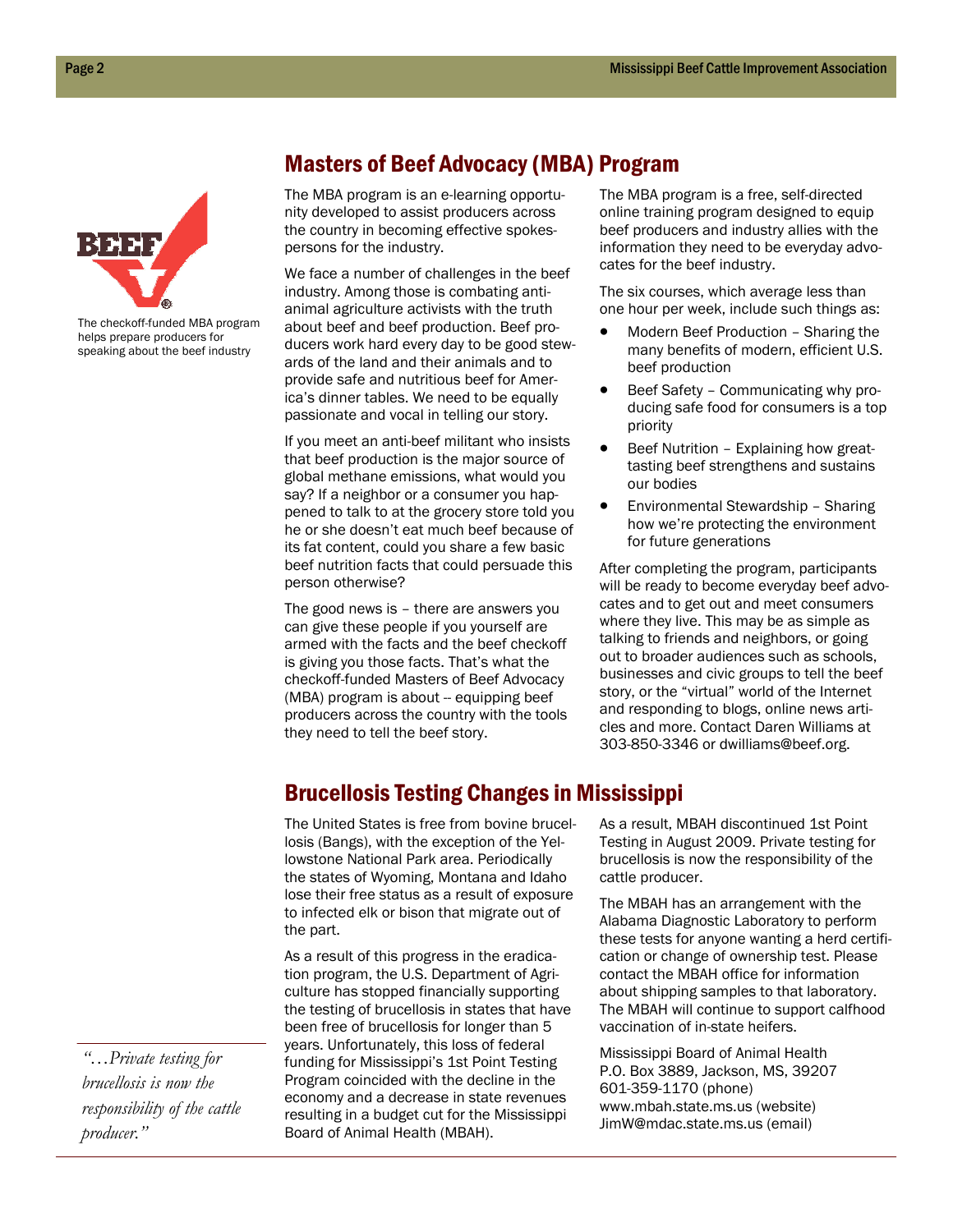## MAFES Research: Low-Stress Weaning Methods

Weaning can be a very stressful event in the life of a calf. A conventional practice in the United States is to wean calves by abruptly separating the calf from the cow. The calf may be moved to another location on the farm away from the cow or may be transported to another location off the farm. In addition to the stress of separation from the cow, stress can also result from the other events that often occur simultaneous to weaning such as transport. If calves are transported the loading on and off of trailers, road noise, vibration, crowding, and commingling are further sources of stress. The stress of weaning by abrupt separation can negatively alter the responsiveness of the immune system in a calf. Weaning stress can lead to greater susceptibility of calves to respiratory infections. Over 1 billion dollars is lost annually in the feeder calf industry due to bovine respiratory disease (BRD) which is considered the most costly disease in the beef cattle industry.

Weaning techniques that prevent calves from nursing for a period of time (usually 5 to 7 days) before physically separating them from the cow have been studied as an alternative to the traditional weaning practice of abrupt separation. These two-stage weaning techniques can be accomplished by the use of nose-clips (pictured here), or by fence-line weaning. With fence-line weaning the calves are physically separated from their dams and placed in an adjacent paddock so that they can still hear, see, and smell the cows but suckling is prevented. Fence-line weaning requires good fencing to prevent calves from returning to the pasture with the cows. Nose-clip weaning involves the placement of specially designed anti-suckling devices on the nose of the calf which serves two functions. First, the clip acts as a physical barrier that makes it hard for the calf to reach the teat and second, the small protrusions on the clip may irritate the cow enough that she moves away when the calf attempts to nurse. These nose-clips allow calves to remain in the same pasture with the cows, allowing them to gradually adjust to being weaned before they are separated.

Results between previous studies looking at these low-stress weaning methods have

varied, and it has been suggested that this may be due to differences in the design of the nose-clips used in the various studies. Research is being conducted at the Prairie Research Unit to investigate multiple types of weaning methods.

In this study, 24 calves were either weaned , with an adjustable size nose-clip, a "one-size fits all" nose-clip, or weaned conventionally by abrupt separation. Preliminary results indicate that calves wearing nose-clips for 5 days prior to weaning spent less time walking and pacing along fence-lines than calves that were abruptly separated from the cows. Less time spent pacing and bawling can mean more time spent grazing as well as indicate that the calves felt less stressed. Average daily gain of nose-clip weaned calves was 1.4 lb whereas abruptly weaned calves gained 1.2 lb per day. Cortisol (a hormone that increases when animals are stressed) levels in the blood were numerically lower in calves that were nose-clip weaned compared to the calves that were abruptly separated from cows. Creatine kinase (an enzyme used to indicate tissue damage) was somewhat elevated in the blood of calves wearing the "one-size fits all" nose-clip. It is too early to tell if one type of nose-clip truly works better than another so the study is being repeated this fall with more animals which will help show if the preliminary results hold true and if these weaning methods can benefit producers.

*For more information about this MAFES research project, contact Holly Boland at 662- 369-4426 or holly.boland@msstate.edu. (Mention of products does not constitute an official endorsement.)* 

## Reminder: Prairie Research Unit Field Day, October 24

There will be a Beef Cattle and Forages Field Day on October 24, 2009 at Prairie Research Unit, Prairie, MS. Registration begins at 8:00 AM. Current research at the station will be presented. Lunch will be provided and door prizes will be given away. See the MSUcares website and calendar for details: http://msucares.com/nmrec/events/prairie -flyer.pdf

*"...Decreasing stress at weaning can help prevent illness in calves."* 



Several styles of weaning nose-clips are commercially available.